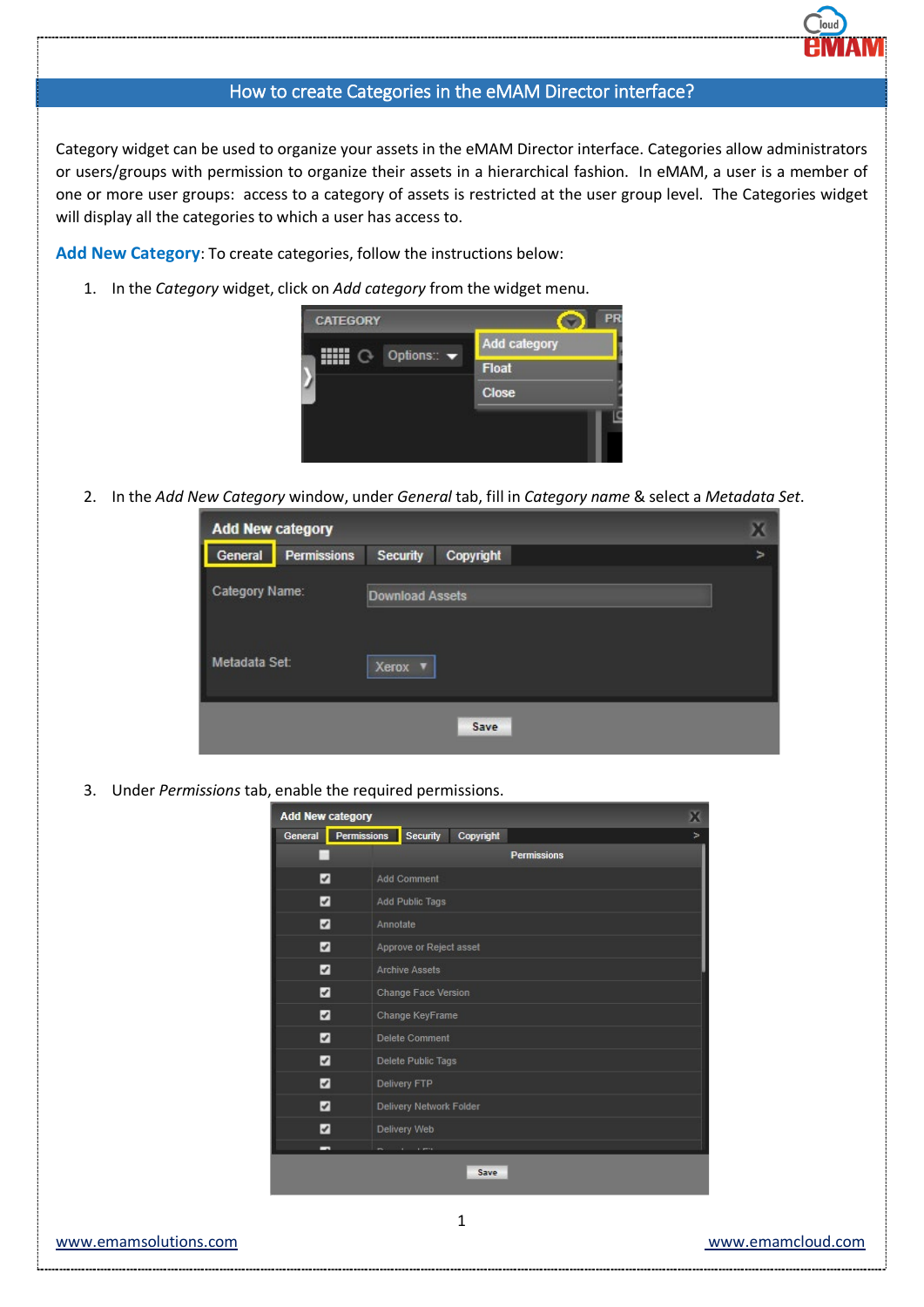4. Under *Security* tab, assign to required *User Groups*.

| <b>Add New category</b> |                    |                 |                      |  |
|-------------------------|--------------------|-----------------|----------------------|--|
| General                 | <b>Permissions</b> | <b>Security</b> | Copyright            |  |
|                         |                    |                 | User Groups <b>V</b> |  |
|                         | Chief              |                 |                      |  |
|                         |                    |                 | Save                 |  |

5. Under the custom metadata group tab, enter the metadata fields.

|           | <b>Add New category</b> |           |           |                    |                       |
|-----------|-------------------------|-----------|-----------|--------------------|-----------------------|
| General   | <b>Permissions</b>      | Security  | Copyright |                    | $\blacktriangleright$ |
|           | <b>FIELD NAME</b>       |           |           | <b>FIELD VALUE</b> |                       |
| Keywords  |                         | eMAM      |           |                    |                       |
| Publisher |                         | Moonlight |           |                    |                       |
|           |                         |           | Save      |                    |                       |

- 6. Click on **Save** button.
- 7. New created category gets added under the *Category* widget. Similarly, you can create multiple categories.



8. To create a subcategory, click on the menu icon displayed adjacent to the category name. Click on *Add category*.



low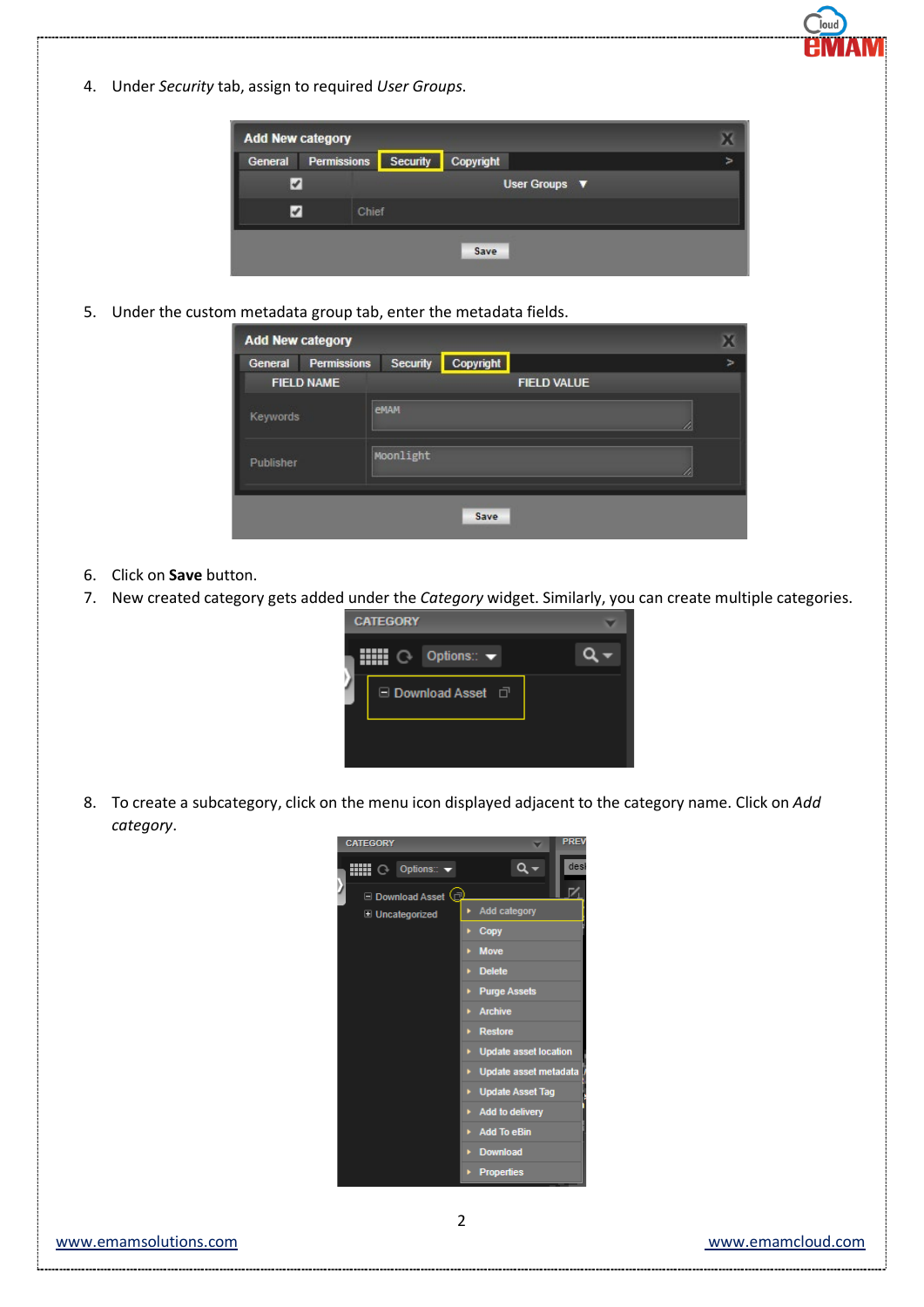

9. In the *Add New Category* window, fill in the details under each tab (*as mentioned in the above Add Category steps*).

| <b>Add New category</b> |                    |                 |           |                       |
|-------------------------|--------------------|-----------------|-----------|-----------------------|
| General                 | <b>Permissions</b> | <b>Security</b> | Copyright | $\blacktriangleright$ |
| Category Name:          |                    | A Zone          |           |                       |
| Metadata Set:           |                    | Xerox<br>п      |           |                       |
|                         |                    |                 | Save      |                       |

10. Newly added subcategory gets displayed under the main category. Similarly, any no. of sub categories can be created under a category.

| <b>CATEGORY</b>                |  |
|--------------------------------|--|
| Options:: $\blacktriangledown$ |  |
| □ Download Asset □             |  |
| 国AZone<br>□                    |  |
|                                |  |

## Features under Category widget

1. **Options**: **Options** provide few multi asset functions to perform bulk operations for selected assets under a Category.

| Options:                           |  |  |
|------------------------------------|--|--|
| <b>Add Assets To Categories</b>    |  |  |
| <b>Remove Assets From Category</b> |  |  |
| <b>Add to eBin</b>                 |  |  |
| <b>Add to Delivery</b>             |  |  |

- **Add Assets to Categories**: Assets under one category can be either copied or moved to another category.
- **Remove Assets from Category**: Removes the selected assets from the Category.
- **Add assets to eBIN**: Adds the selected assets under the category to eBIN basket.
- $\checkmark$  Add to Delivery: Adds the selected assets to the Delivery widget.
- 2. **Search** Q  $\overline{P}$ . Using this option you can search for category and assets under Category widget. Enter the search phrase and click on *Search* button.

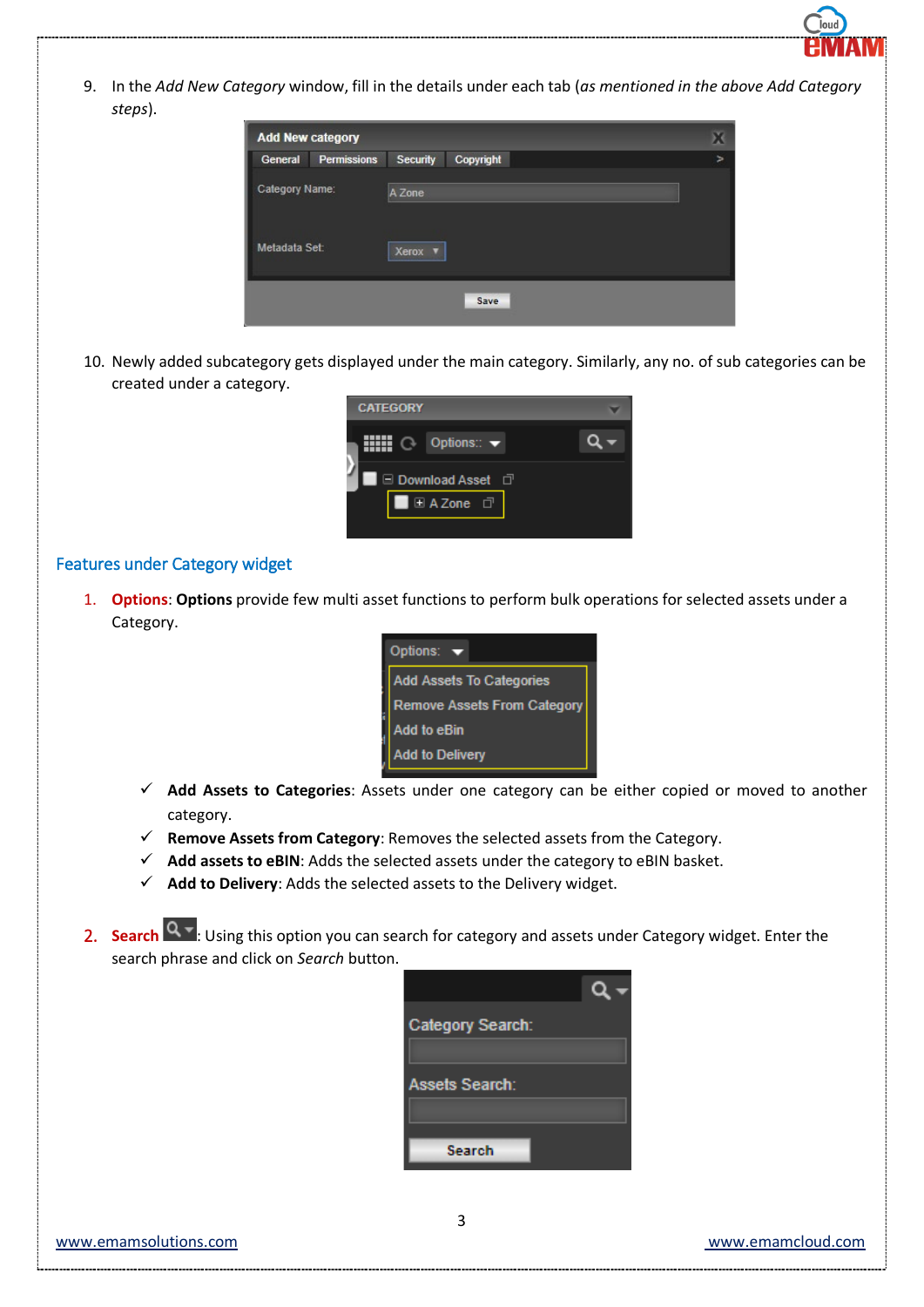

 **Category search**: Just key in the category name you are looking for (*list of suggestions gets auto populated*) click on *Search* button.



 **Assets search**: After entering a category name, just key in the asset name you are looking for (*list of suggestions gets auto populated*) and click on *Search* button.

| <b>CATEGORY</b>                 |                                  |
|---------------------------------|----------------------------------|
| Options: $\blacktriangledown$   |                                  |
| 国 ABC 口<br>国 Anika Thomas       | <b>Category Search:</b><br>Rins1 |
| <b>El Delete</b> d <sup>1</sup> | <b>Assets Search:</b>            |
| <b>⊞ Deliver</b> □              | wok                              |
| ⊞ eMAM<br>- 고                   | <b>Search</b>                    |

3. **Category Menu functions**: Category widget also has pulldown menu options next to each category to add a category (subcategory), edit a category, copy, move, delete, archive, restore, add to the eBin, add to the delivery queue or display properties.



 $\begin{array}{c} \hline \end{array}$